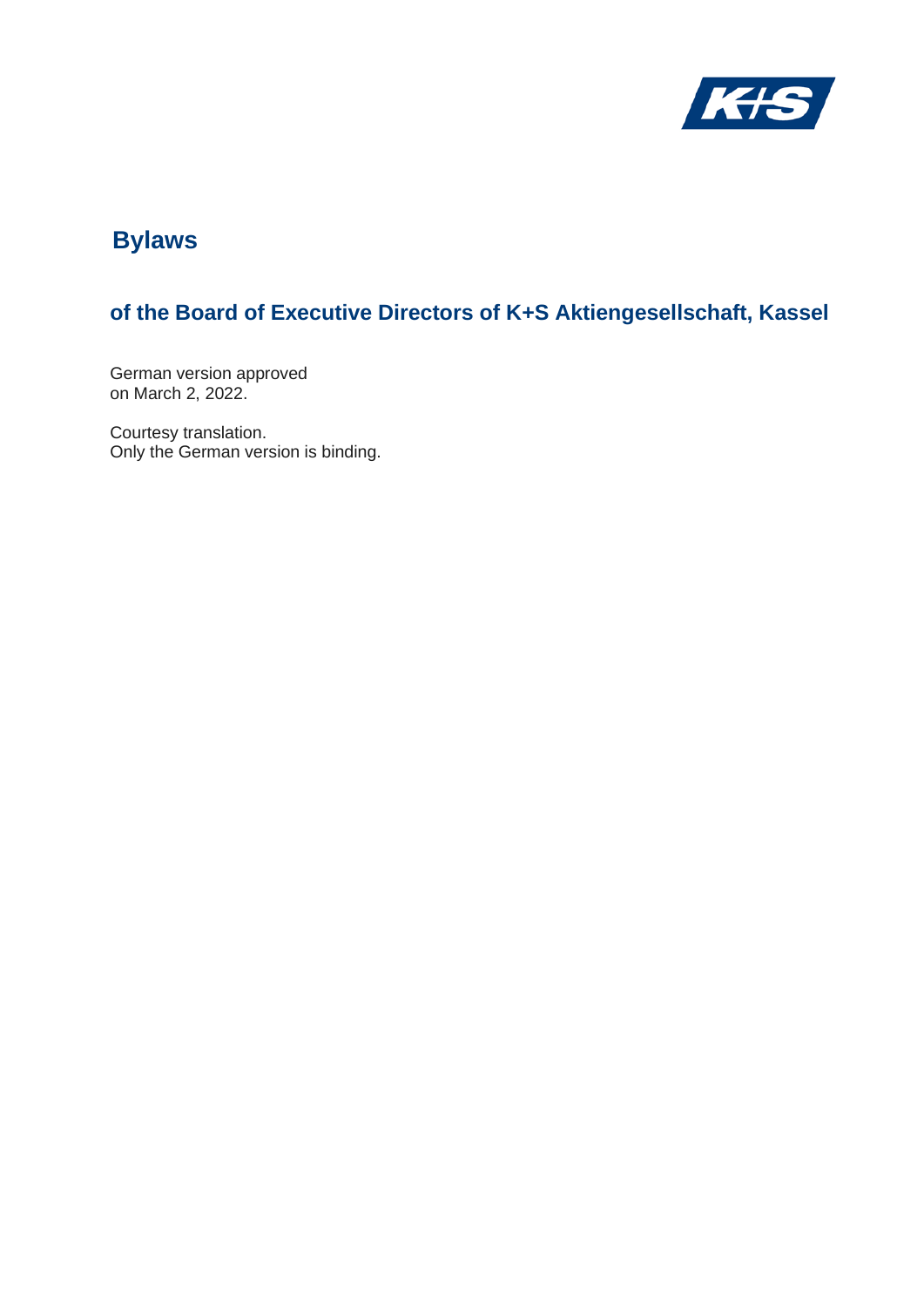

#### § 1 **General Information**

(1) The Board of Executive Directors is responsible for conducting the business activities of the Company in accordance with legal regulations, the Articles of Association and these Bylaws. The Board of Executive Directors trustfully cooperates with all other organs of the Company and personnel, to the benefit of the entire Company.

(2) The areas of responsibility and central functions for which the respective member of the Board of Directors is responsible at Company and Group level ("areas of responsibility") as well as regulations for the deputization during vacation, illness or any other incapability of a member of the Board of Executive Directors can be found in the attached Business Distribution and Deputization Plan. The Business Distribution and Deputization Plan shall not affect the responsibility of the full Board of Executive Directors pursuant to Paragraph 2.

## § 2 **Overall Management**

(1) The members of the Board of Executive Directors jointly bear responsibility for the overall management of the Company. They collaborate as colleagues and provide each other with information regarding important procedures within their areas of responsibility.

(2) The entire Board of Executive Directors jointly decides in respect of all issues of fundamental or substantial importance, as well as with regard to all other issues, which either by law, Articles of Association, these Bylaws or another internal regulation adopted by the Board of Directors require decision by the entire Board of Executive Directors, in particular:

- (a) Setting-up of the annual financial statement of the Company and of the consolidated financial statement as well as the adoption of the combined management report,
- (b) convening the shareholders' meeting and raising proposals for resolutions at the shareholders' meeting,
- (c) Reporting to the Supervisory Board,
- (d) Proposals for decisions to the Supervisory Board,
- (e) Appointments to positions on the top management level below the Board of Executive Directors,
- (f) Structure, strategy and fundamental policy of the Company and the K+S Group as well as other matters bearing particular relevance for the Company or the K+S Group,
- (g) Issues that have not been delegated to a certain responsibility area by the Business Distribution Plan,
- (h) Issues presented to the Board of Executive Directors for decision, by a member,
- (i) Amendments of these Bylaws (including the Business Distribution and the Deputization Plan),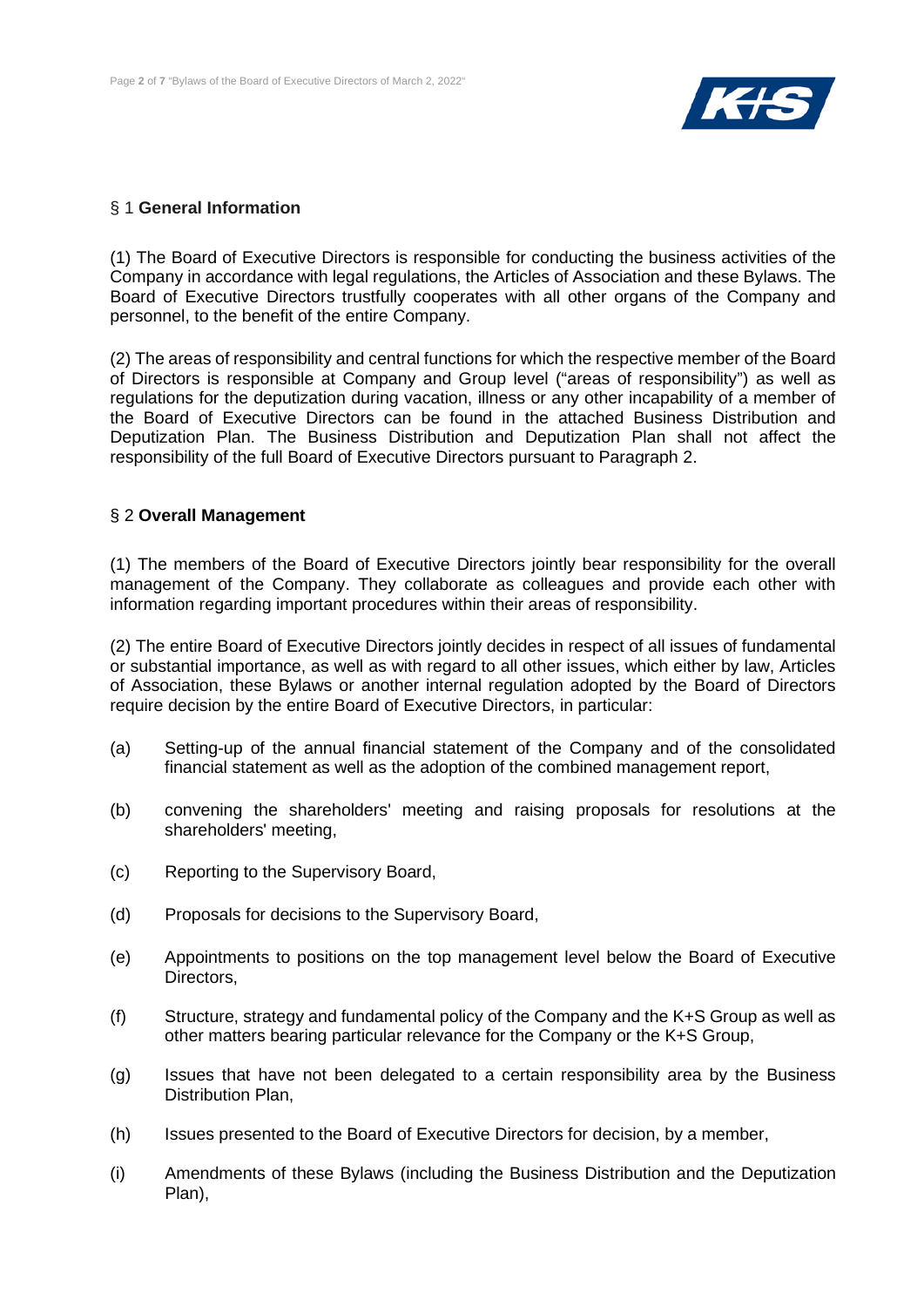

(j) Issues which in accordance with the internal regulations require decision by the entire Board of Executive Directors.

# § 3 **Management of the Responsibility Areas**

(1) Irrespective of the overall responsibility of the Board of Executive Directors in accordance with the law and the Articles of Association, as well as the general precedence of the overall interests of the K+S Group, each member of Board of Executive Directors is individually responsible for the execution of the tasks allocated to his responsibility area; this particularly applies to steering, organization and coordination as well as personnel management.

(2) Each member of the Board of Executive Directors, taking into account any internal regulations adopted by the full Board of Executive Directors, determines within his area of responsibility, which measures and transactions require his consent, issues binding general rules , and issues – to the extent necessary and legally permitted – instructions in individual cases.

(3) The delegation of his instruction right by a member of the Board of Executive Directors to an employee from his area of responsibility requires the prior consent of the entire Board of Executive Directors (e. g. in connection with the joint approval of a functional description or a mission statement).

(4) In so far as measures or business activities of one responsibility area of the Board of Executive Directors infringes upon one or several other responsibility areas of the Board of Executive Directors, or in its importance deviates from everyday business, or instructions are to be issued by a member of the Board of Executive Directors in respect of employees for which another member of the Board of Executive Directors is responsible, this requires coordination with the member/s concerned. If the coordination does not lead to a common understanding on the matter, such issues should be discussed at meetings, with appropriate measures to be decided at these meetings.

(5) In case of serious doubts or objections with regard to an issue pertaining to the responsibility area of another member of the Board of Executive Directors, and if such reservations are not removed by direct discussion with the other member, each member of the Board of Executive Directors shall bring on a resolution by the Board of Executive Directors.

(6) Measures and business activities within a responsibility area with major implications to the Company, the K+S Group or a group company or with major economic risk, require prior consent by the entire Board of Executive Directors.

(7) Deviating from paragraph (6), a member of the Board of Executive Directors is authorized to execute measures or business activities within his responsibility area without prior consent by the entire Board of Executive Directors, if in accordance with his professional judgment these measures or activities will avert imminent danger of disadvantage to the Company, the K+S Group or a group company. Any decision subject to this clause may not reach any further than is necessary for the avoidance of disadvantages. The entire Board of Executive Directors shall be informed of such activities without delay.

(8) Each member of the Board of Executive Directors reports to the entire Board of Executive Directors on all important measures, business activities, transactions and developments within his responsibility area as promptly as possible.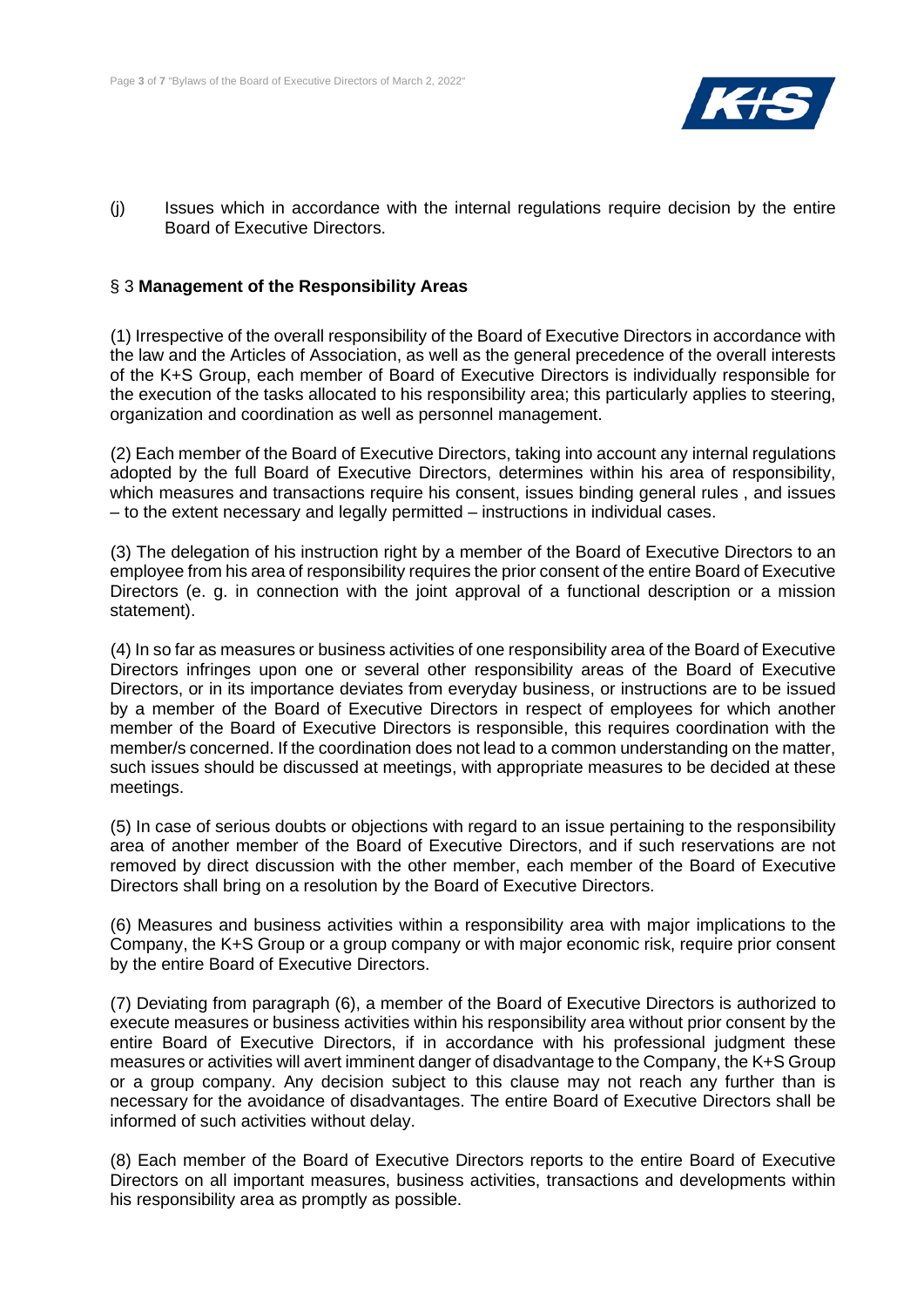

# § 4 **Chairman of the Board of Executive Directors**

(1) The Chairman of the Board of Executive Directors is responsible for the steering and coordination of the Board of Executive Directors. His objective is to make sure that management of the individual responsibility areas is adapted to the targets determined by the resolutions passed by the entire Board of Executive Directors. He is authorized to demand information from other members of the Board of Executive Directors, on individual matters within their responsibility areas, at any time, and to demand prior information on certain types of business activities and measures.

(2) Furthermore, he takes the lead in setting the company goals and coordinates important measures to reach the company goals (et. al. personnel, organization, capex).

(3) The Chairman of the Board of Executive Directors represents this Board and the Company towards the public and is responsible for the communication with shareholders and their representatives. For certain areas or in an individual case, the Chairman may delegate this authority to another member of the Board of Executive Directors.

(4) He reports to the Supervisory Board, as far as legal regulations or the Articles of Association do not provide for exceptions. In addition, he is responsible for the preparation and processing of Supervisory Board Meetings and the Annual General Meeting in consultation with the Chairman of the Supervisory Board.

#### § 5 **Meetings and Resolutions**

(1) The Board of Executive Directors meets regularly, at jointly set dates.

(2) The meetings of the Board of Executive Directors serve the purposes of decision-making, reciprocal coordination of measures and mutual information on all important matters from the respective responsibility areas.

(3) Each member of the Board of Executive Directors may request convening of a meeting, with notification of the subject of discussion.

(4) The Chairman of the Board of Executive Directors chairs the meetings. He determines the order of the agenda, and the procedure and sequence of resolutions. Individuals who are not members of the Board of Executive Directors may be consulted with regard to individual matters.

(5) The Board of Executive Directors constitutes a quorum if at least one half of its members are present at a meeting. Members of the Board of Executive Directors who are connected by audio or video conference shall be considered present. Absent members may cast their votes in writing, by telefax or via electronic media, or by submitting it via another member of the Board of Executive Directors. Except for urgent cases, decisions on matters pertaining to the responsibility area of a member of the Board of Executive Directors should only be made in his presence.

(6) Resolutions by the Board of Executive Directors for key matters should be prepared by written drafts. These drafts should contain:

• A resolution proposal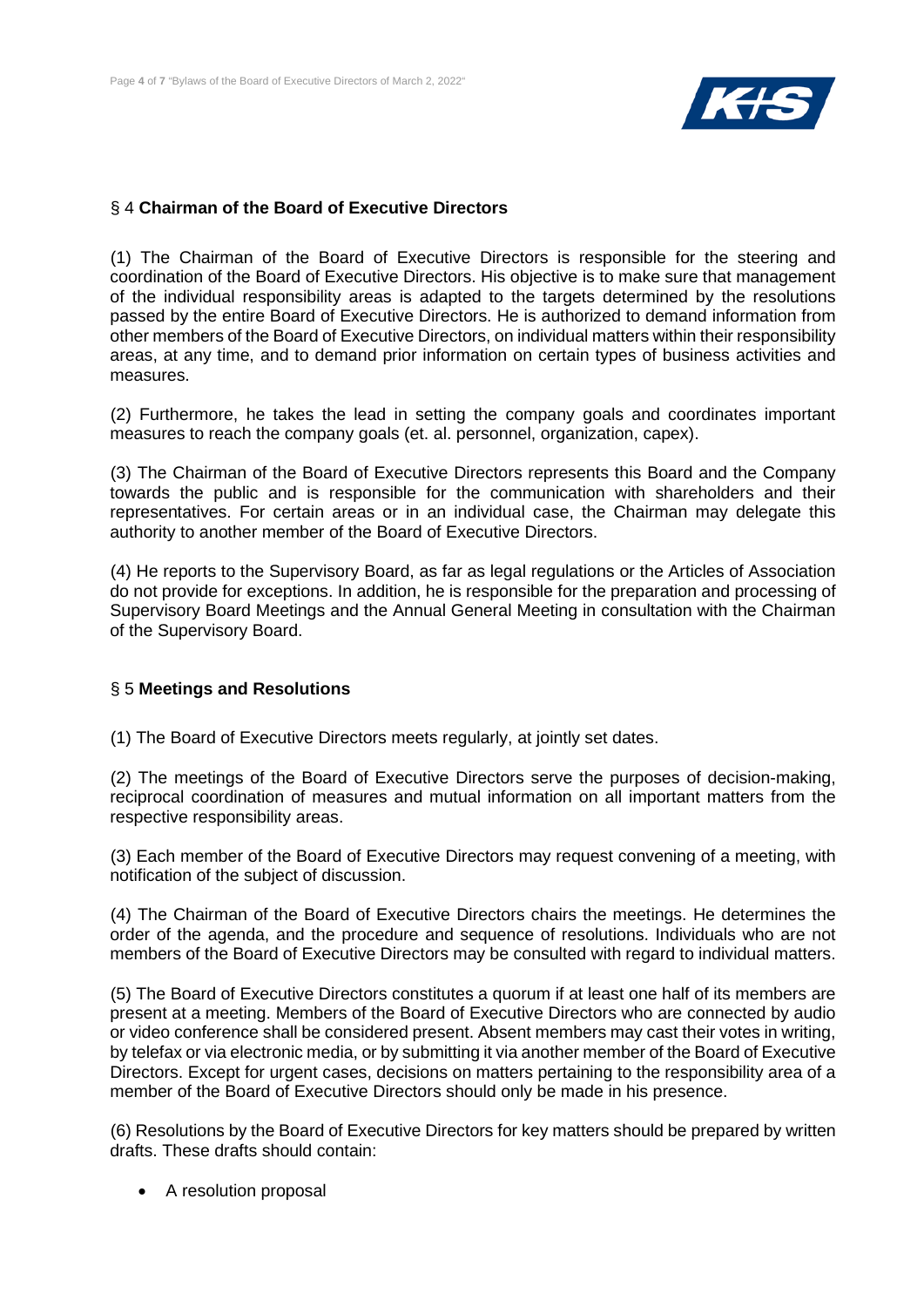

- A brief representation of the facts and reasons for the resolution proposal
- Notification whether and which area of responsibility of the Company or group companies were involved, and with which results
- If applicable: the foreseeable costs and the impacts of implementing this resolution proposal
- If applicable: additional information, in as far as this is necessary to evaluate the proposal for decision.

(7) Resolutions by the Board of Executive Directors are generally adopted at meetings. In exceptional cases, resolutions may also be passed outside of meetings, by votes cast either orally, in writing, by telefax or via electronic media, as long as no member of the Board of Executive Directors objects to this procedure, and indicating the reasons for this objection. Such resolutions are included in the minutes of the subsequent meeting.

(8) If not otherwise mandatorily stipulated by law, the Articles of Association or these bylaws, resolutions by the Board of Executive Directors are passed with the majority of the votes cast. In the event of parity, the Chairman of the Board of Executive Directors shall have the casting vote, provided that the Board of Executive Directors consists of at least three members.

(9) Minutes shall be taken of the main content of the discussions and the resolutions passed at the meetings of the Board of Executive Directors. These minutes are signed by the Chairman of the meeting – in case of absence by another member of the Board of Executive Directors who was present at the meeting – and the keeper of the minutes, with copies transmitted to all members of the Board of Executive Directors. They are to be considered approved if no member of the Board of Executive Directors objects within the period of time following receipt of the minutes and prior to the subsequent meeting. Resolutions passed by the Board of Executive Directors outside meetings need to be recorded separately or need to be included in the minutes of the subsequent meeting of the Board of Executive Directors.

# § 6 **Entry in to force**

This version of the bylaws shall be effective on March 2, 2022 and replaces the version as of December 21, 2021.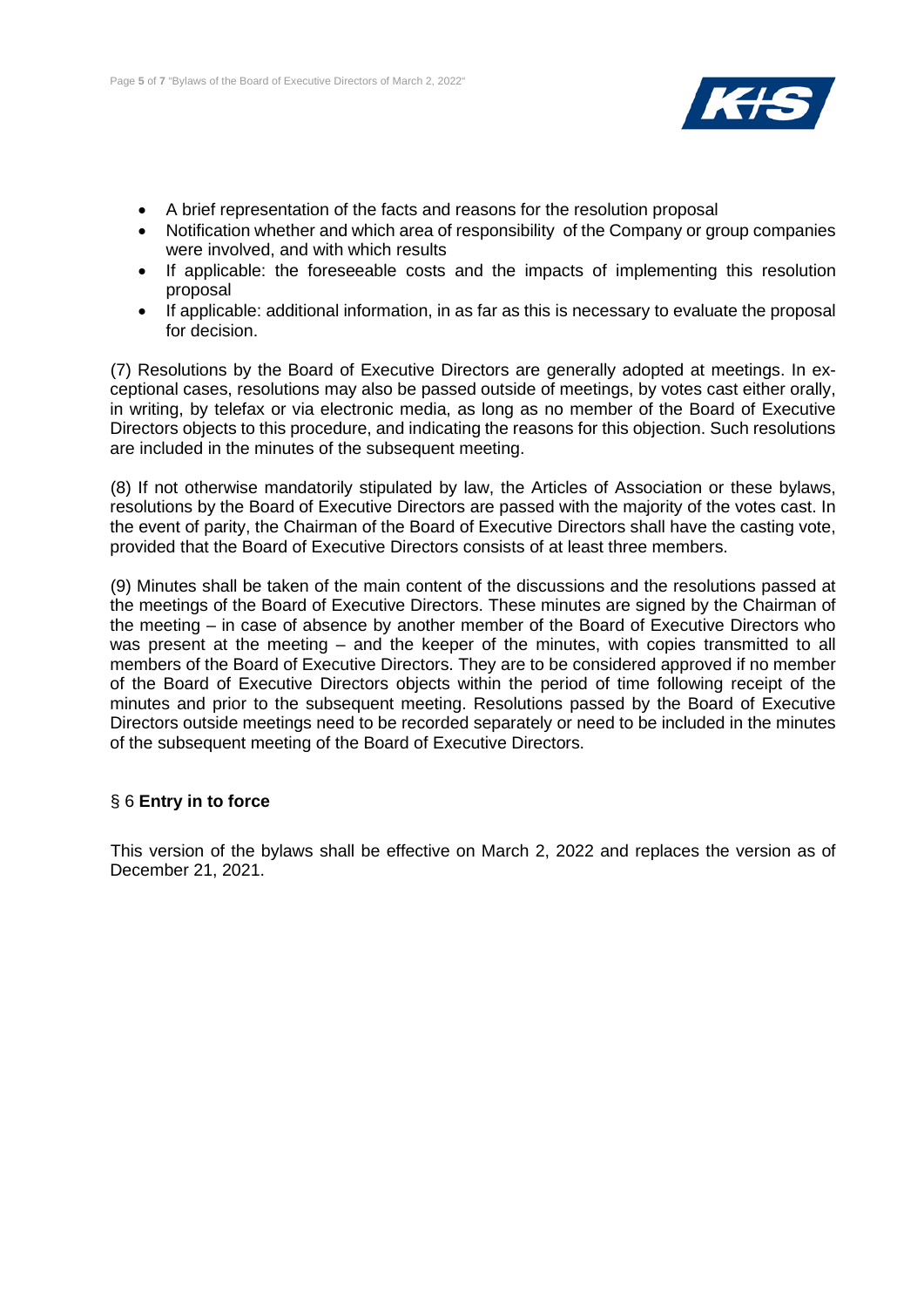

Appendix of Bylaws of the Board of Executive Directors

**Business Distribution Plan and Deputization Plan of the Board of Executive Directors of K+S Aktiengesellschaft**